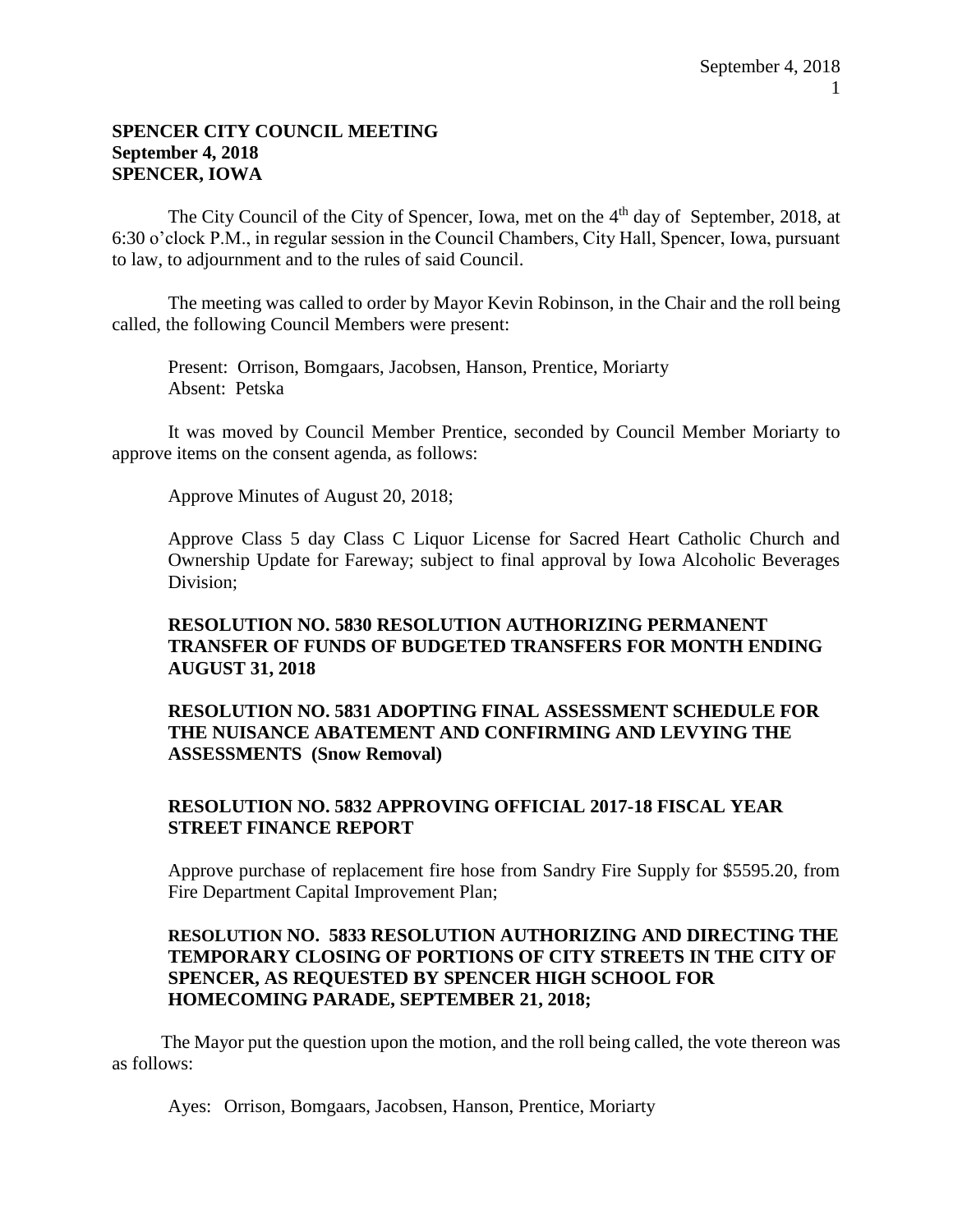Nays: None

Whereupon, the Mayor declared the motion carried

Council Member Hanson moved that the proposed ordinance entitled "AN ORDINANCE TO UPDATE THE SCHEDULE OF STREET AND SIDEWALKS GRADES" be finally passed and adopted as Ordinance No. 827. Council Member Bomgaars seconded the motion. The Mayor put the question on the motion and the roll being called, the vote thereon was as follows:

AYES: Orrison, Bomgaars, Jacobsen, Hanson, Prentice, Moriarty NAYS: None

Whereupon, the Mayor declared the motion carried and Ordinance No. 832 duly passed and adopted and signed his approval thereto.

# **ORDINANCE NO. 832 AN ORDINANCE TO UPDATE THE SCHEDULE OF STREET AND SIDEWALK GRADES**

Council Member Jacobsen introduced and caused to be placed on file an ordinance entitled, "ORDINANCE AMENDING TITLE 7, CHAPTER 5 SECTION 7(A) OF THE SPENCER CITY CODE CONCERNING PROHIBITED PARKING DURING SNOW EVENTS" Council Member Moriarty seconded the motion. The Mayor put the question on the motion and the roll being called, the vote thereon was as follows:

AYES: Orrison, Bomgaars, Jacobsen, Hanson, Prentice, Moriarty NAYS: None

Whereupon, the Mayor declared the motion carried and said proposed ordinance was placed on 2<sup>nd</sup> filing.

Council Member Orrison introduced and caused to be read the following resolution, and moved its adoption, seconded by Council Member Prentice; and after due consideration, thereof by the Council, the Mayor, put the question upon the motion, and the roll being called, the following named Council Members voted:

AYES: Orrison, Bomgaars, Jacobsen, Hanson, Prentice, Moriarty NAYS: None

Whereupon, the Mayor declared the motion duly carried and said Resolution adopted, as follows:

# **RESOLUTION NO. 5834 RESOLUTION APPROVING CONTRACT AND PERFORMANCE AND/OR PAYMENT BONDS FOR THE 2018 18TH AVENUE WEST STORM SEWER EXTENSION PROJECT WITH H&W CONTRACTING LLC (H&W Contracting \$572,242.50)**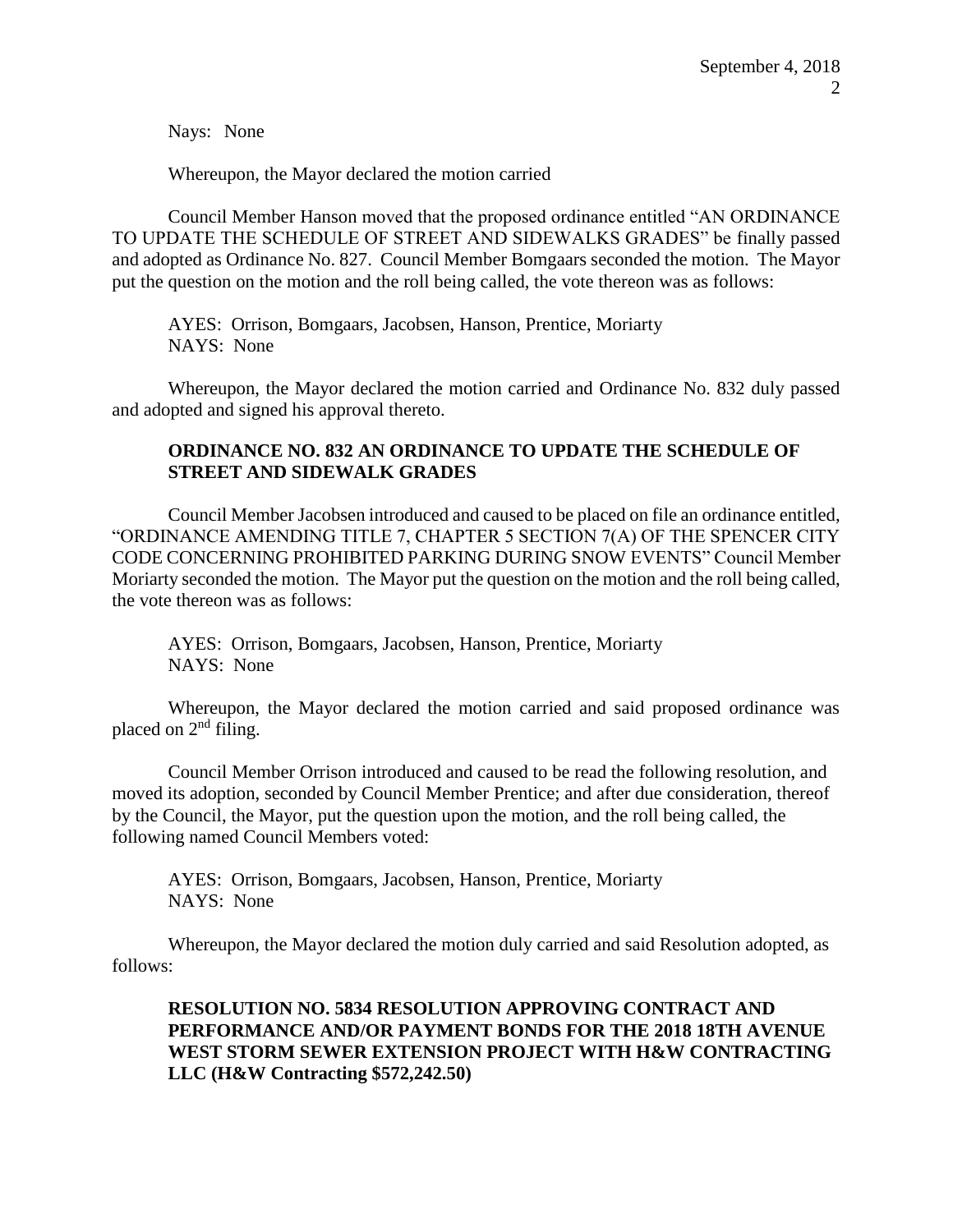It was moved by Council Member Bomgaars, seconded by Council Member Jacobsen to Approve Permanent Utility Easement and Temporary Construction Easement with Northwest Bank for 2018 18<sup>th</sup> Avenue West Storm Sewer Extension Project. The voice call vote thereon was as follows:

AYES: Bomgaars, Jacobsen, Hanson, Prentice, Moriarty NAYS: None ABSTAIN: Orrison

The Mayor declared the motion carried.

It was moved by Council Member Hanson, seconded by Council Member Bomgaars to Approve Temporary Construction Easement with Nystrom Development, LLC for 2018 18th Avenue West Storm Sewer Extension Project. The motion was declared carried when all Council Members present voted aye on voice call vote.

Council Member Orrison introduced and caused to be placed on file an ordinance entitled, "ORDINANCE AMENDING TITLE 7, CHAPTER 2 SECTION 7(B) OF THE SPENCER CITY CODE TO BE ALSO KNOWN AS SECTION X" Council Member Moriarty seconded the motion. The Mayor put the question on the motion and the roll being called, the vote thereon was as follows:

AYES: Orrison, Bomgaars, Jacobsen, Hanson, Prentice, Moriarty NAYS: None

Whereupon, the Mayor declared the motion carried and said proposed ordinance was placed on 1<sup>st</sup> filing.

Council Member Moriarty introduced and caused to be placed on file an ordinance entitled, "ORDINANCE AMENDING TITLE 1, CHAPTER 10 SECTION 2 OF THE SPENCER CITY CODE TO REVISE THE CORPORATE BOUNDARIES OF THE CITY" Council Member Jacobsen seconded the motion. The Mayor put the question on the motion and the roll being called, the vote thereon was as follows:

AYES: Orrison, Bomgaars, Jacobsen, Hanson, Prentice, Moriarty NAYS: None

Whereupon, the Mayor declared the motion carried and said proposed ordinance was placed on 1<sup>st</sup> filing.

It was moved by Council Member Orrison, seconded by Council Member Bomgaars to Approve Temporary Construction Easement with Midwest Electrical & Energy Solutions, Inc. for Iowa Great Lakes Trail Project. The motion was declared carried when all Council Members present voted aye on voice call vote.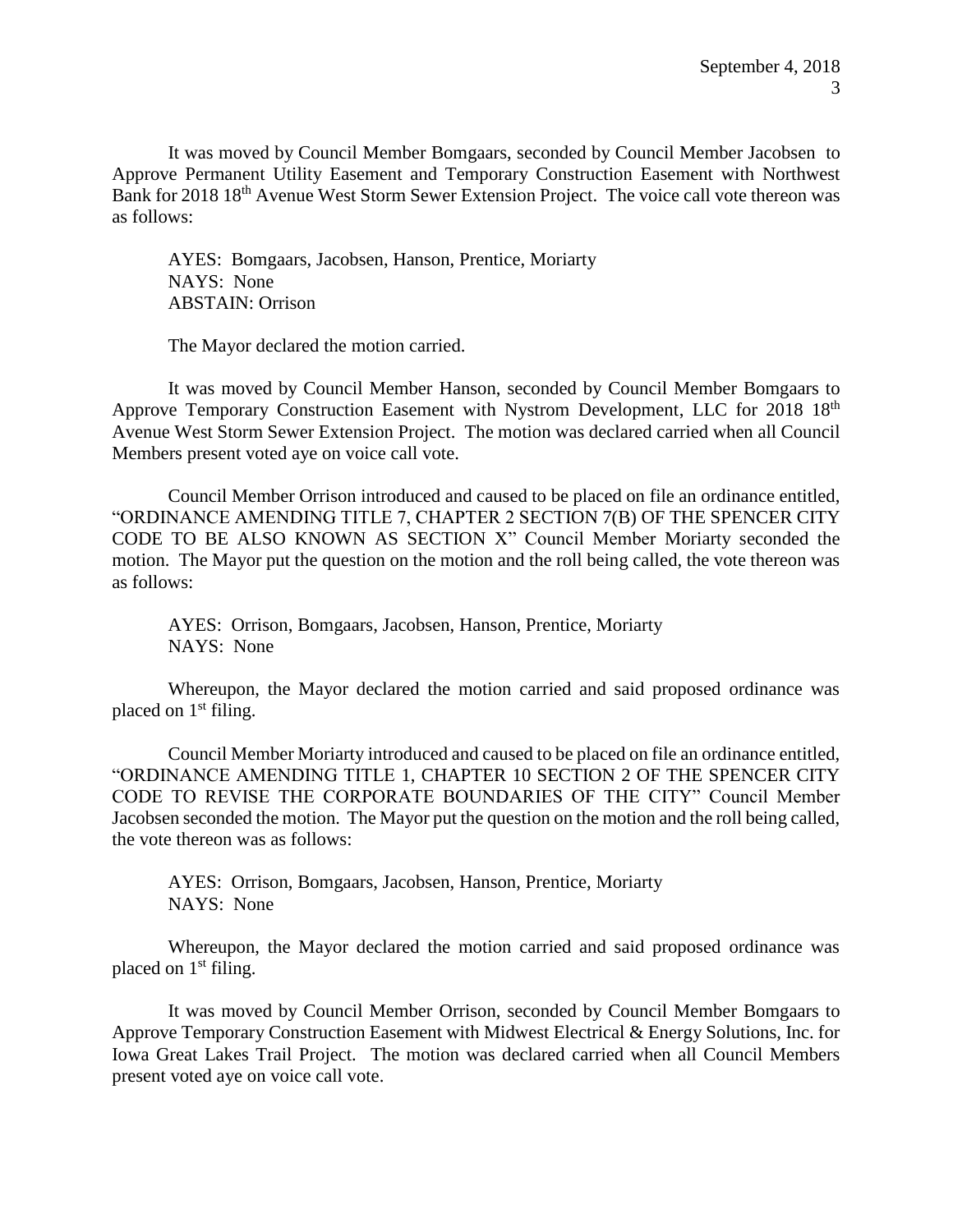#### **Department Head Reports:**

Library Fire Police Public Works Park & Recreation Golf Department City Attorney

## **Engineer's Reports:**

**City Manager's Report:** 

**Mayor's Report:** 

#### **Council/Committee Reports:**

It was moved by Council Member Prentice, seconded by Council Member Orrison to approve the Bills and Claims. The motion was declared carried when all Council Members present voted aye on voice call vote.

## **Other Business/Opportunity to Address the Council;**

It was moved by Council Member Orrison and seconded by Council Member Jacobsen to adjourn the meeting of the Spencer City Council at 7:17 o'clock P.M. The motion was declared carried when all Council Members present voted aye on voice call vote.

Kevin Robinson, Mayor

\_\_\_\_\_\_\_\_\_\_\_\_\_\_\_\_\_\_\_\_\_\_\_\_\_\_\_\_\_\_\_\_\_\_\_\_\_\_\_\_\_\_

ATTEST:

Theresa E. Reardon, City Clerk

\_\_\_\_\_\_\_\_\_\_\_\_\_\_\_\_\_\_\_\_\_\_\_\_\_\_\_\_\_\_\_\_\_\_\_\_\_\_\_\_\_

(SEAL)

**Claims September 4, 2018** VENDOR SORT KEY DESCRIPTION DESCRIPTION AMOUNT

 $\overline{A}$  & M Inc  $\overline{A}$  and  $\overline{A}$  and  $\overline{A}$  mats  $\overline{A}$  and  $\overline{A}$  and  $\overline{A}$  and  $\overline{A}$  and  $\overline{A}$  and  $\overline{A}$  and  $\overline{A}$  and  $\overline{A}$  and  $\overline{A}$  and  $\overline{A}$  and  $\overline{A}$  and  $\overline{A}$  and  $\overline{A}$ AFLAC 1,024.66 aflac insurance and the state of the 1,024.66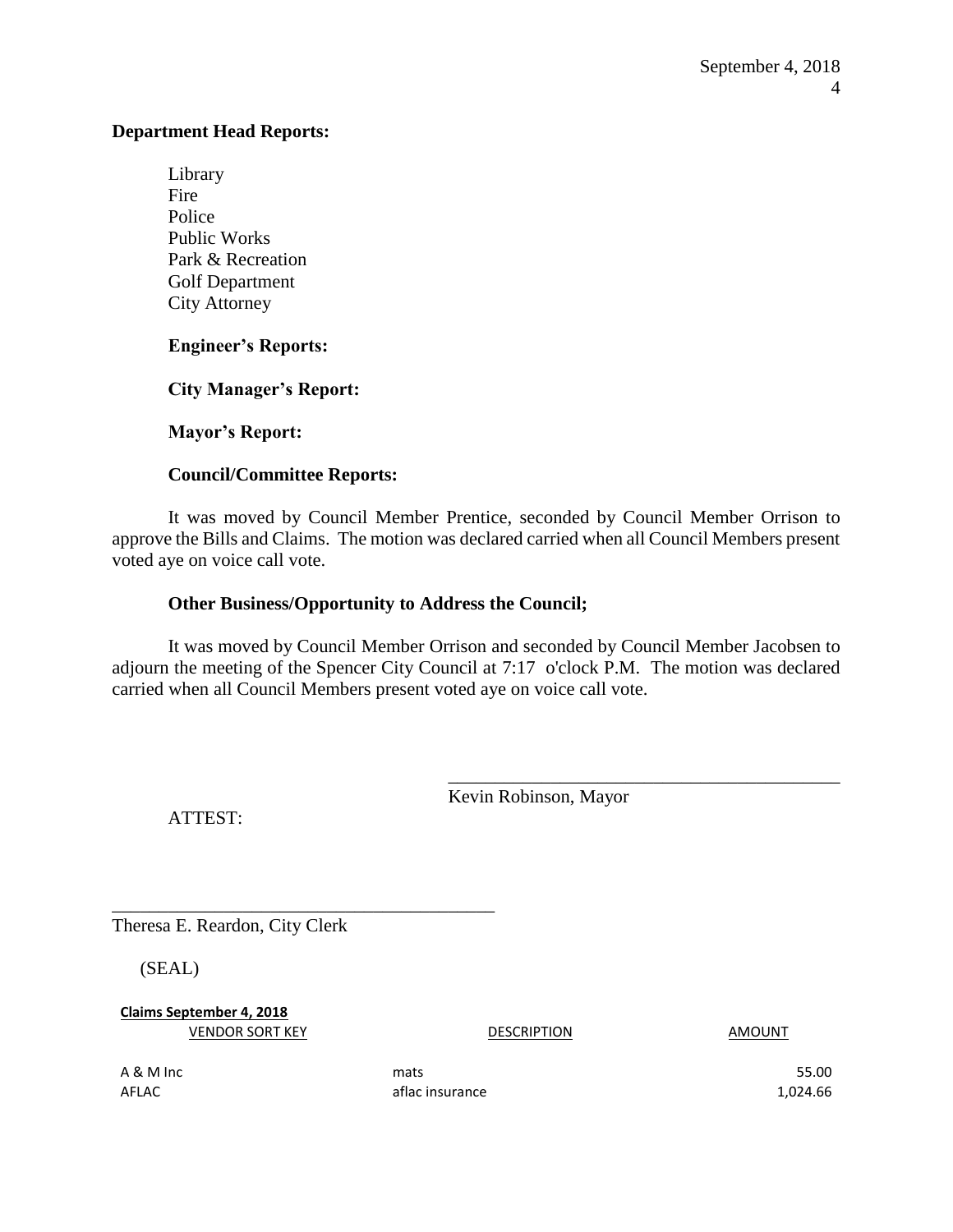| AgSource Laboratories                  | water tests                                 | 25.50      |
|----------------------------------------|---------------------------------------------|------------|
| Airgas North Central                   | welding wire/oxygen                         | 477.42     |
| All American Turf Beauty Inc           | lawn service                                | 330.92     |
| <b>Arch Chemicals Inc.</b>             | onsite parts & services                     | 260.00     |
| Arnold Motor Supply                    | misc parts/supplies                         | 358.98     |
| Avera Medical Group Spencer            | pre-employ testing                          | 1,049.00   |
| Baker & Taylor                         | books                                       | 328.32     |
| <b>Barco Municipal Products Inc</b>    | plow blades                                 | 1,570.00   |
| <b>Black Hills Energy</b>              | mo utility bill                             | 31.35      |
| <b>Blacktop Service Company</b>        | hma asphalt                                 | 903.00     |
|                                        | misc parts/supplies                         | 99.83      |
| <b>Bomgaars</b>                        |                                             | 105.00     |
| Brown, Cal                             | refund campground                           | 462.00     |
| Brown, Paula                           | welnness reimb - paul                       |            |
| CC Screen Printing Embroidery & Pr     | shirts                                      | 415.13     |
| <b>CLAY COUNTY HERITAGE CENTER</b>     | tinting the gallery                         | 2,000.00   |
| Campbell Tree Service Ltd              | tree service                                | 3,571.25   |
| <b>Canon Financial Services LLC</b>    | copier contract                             | 192.00     |
| Carl Zeiss Vision Inc                  | egland safety glasses                       | 159.52     |
| <b>Carroll Construction Supply</b>     | misc parts/supplies                         | 1,770.56   |
| <b>Central Services &amp; Supplies</b> | roll off cable                              | 541.37     |
| <b>Clark Trucking</b>                  | hauling leachate                            | 12,150.00  |
| <b>Clay County Assessor</b>            | esri annual subscript                       | 7,000.00   |
| Clay County Auditor                    | sept jail pay/sept lost share               | 17,355.93  |
| Clay County Regional Event Center      | september monthly con                       | 3,333.33   |
| Clear Stream Recycling Inc             | bags for the fair                           | 247.00     |
| Coffman's Locksmith Shop               | rekey n door on dome                        | 113.00     |
| Colonial Life Insurance                | colonial life insurance                     | 132.64     |
| Cooperative Energy Company             | 766 gal unld                                | 2,084.29   |
| Corn Belt Power Cooperative            | tech park property ta                       | 555.99     |
| <b>Crescent Electric</b>               | shop lights                                 | 393.48     |
| Culligan of Spencer                    | water                                       | 49.95      |
| DARE Iowa Inc                          | dare instructor schoo                       | 200.00     |
| <b>DEMCO</b>                           | tape book film                              | 278.88     |
| Dels Garden Center                     | plants-downtown, flowers, sods              | 6,964.28   |
| Department of Human Services           | child support                               | 981.68     |
| Dog Waste Depot                        | (24) pet waste station                      | 4,799.76   |
| Don Pierson Ford                       | misc parts/supplies                         | 1,160.64   |
| Dorsey & Whitney LLP                   | bond counsel fees                           | 9,500.00   |
| Douglas Sports Equipment               | volleyball nets                             | 348.00     |
| Dupic, Lucas                           | refund cc charged twi                       | 58.24      |
| E M S Auto Parts/Emmertsburg Auto      | misc parts/supplies                         | 196.14     |
| <b>E-Pride Office Products</b>         | office supplies                             | 82.72      |
| EBSCO                                  | spine labels                                | 54.51      |
| <b>Ecolab Pest Elimination</b>         | airport pest control                        | 125.29     |
| <b>Elliott Equipment Co</b>            | rod end & grip u #806                       | 91.99      |
|                                        | ground maintenance                          |            |
| Emmetsburg Swanson Hardware            | depend flex/vol life ins/midical flex/group | 49.99      |
| <b>Employee Benefit Services</b>       | ins flex                                    | 128,515.08 |
| Fairchild Manufacturing Inc            | water jet cut 1/2" pl                       | 810.00     |
|                                        |                                             |            |
| Fareway Stores Inc #788                | offices supplies                            | 94.13      |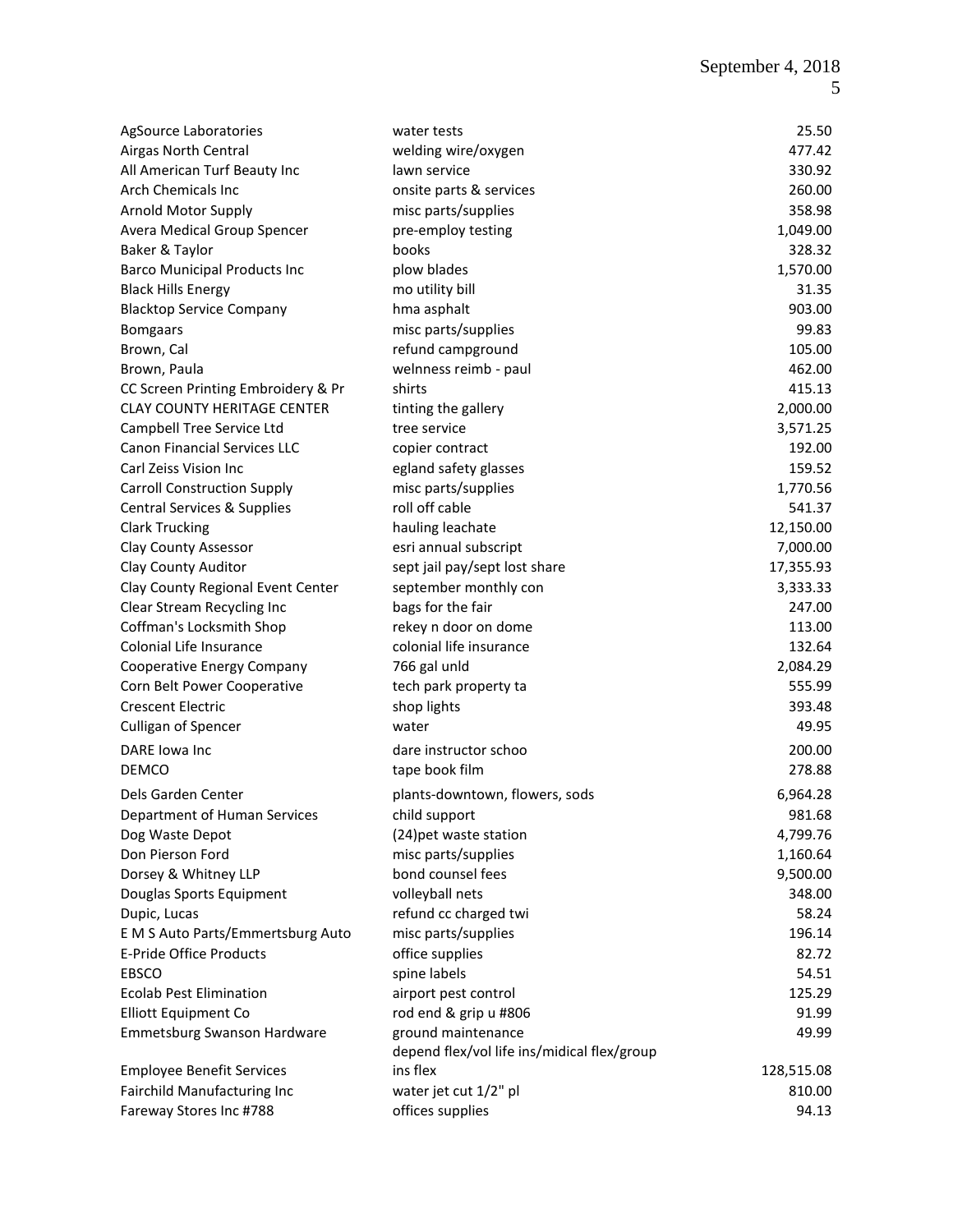|                                                             |                                             | 10.00      |
|-------------------------------------------------------------|---------------------------------------------|------------|
| Farmer, William                                             | refund driveway permi                       | 38,082.91  |
| Farmers Trust & Savings Bank<br><b>Feld Fire</b>            | payroll taxes                               | 1,289.00   |
|                                                             | badges                                      | 758.29     |
| Fleetpride<br>Fox International Inc / NCI                   | misc parts/supplies<br>misc parts/supplies  | 864.45     |
| Gale/Cengage Learning                                       | Ip books                                    | 44.98      |
| Galens Pro Mow LLC                                          | lawn mowing services                        | 3,816.63   |
| <b>Graettinger Hardware</b>                                 | fuse blade u #867                           | 1.99       |
| <b>Graham Tire Center</b>                                   | tires, tires replacements                   | 7,264.90   |
| H & N Chevrolet-Buick                                       | misc parts/supplies                         | 4,413.80   |
| Handy Andys Yard & Spraying Servic                          | spray around lights                         | 2,372.50   |
| Hansons Plumbing & Heating                                  | replace cast pipe                           | 411.50     |
| <b>Hodgins Mfg</b>                                          | repair on carport dam                       | 108.00     |
| Hulstein Excavating Inc                                     | pay est #4 -2018 4th                        | 639,601.75 |
| I Wireless                                                  | 8/22-9/21 mo chg                            | 43.49      |
| ICMA Retirement Trust - 457                                 | icma                                        | 2,460.00   |
| <b>IPERS</b>                                                |                                             | 19,641.17  |
| IRA/ISOSWO Conference                                       | ipers<br>2018 ia recycle & sw               | 225.00     |
|                                                             | books                                       | 148.18     |
| Ingram Library Services<br>Iowa Department of Public Safety |                                             | 300.00     |
| Iowa Lakes Electric Cooperative                             | online warrants apri-<br>mo utility charges | 1,182.59   |
| Iowa Law Enforcement Academy                                | mmpi-willman                                | 150.00     |
| Iowa One Call                                               | (182) sewer locate                          | 164.00     |
| Jacks Uniforms & Equipment                                  | brevik initial unifor                       | 939.33     |
| Janitors Closet                                             | cleaning supplies                           | 604.56     |
| Jaycox Implement Inc                                        | misc parts/supplies                         | 2,202.48   |
| Kimball Midwest                                             | fittings cleaner wire                       | 314.90     |
| Koenig Portable Toilets                                     | portal rental - july                        | 1,611.00   |
| Kristat Auto Parts LLC                                      | marker lights u #857                        | 33.56      |
| L3 Mobile Vision Inc                                        | extend maint agmt-mob                       | 1,583.00   |
| Lawn Care Barber                                            | lawn service                                | 612.50     |
| Lube Tech                                                   | oil                                         | 840.83     |
| Maintainer Corporation of Iowa Inc                          |                                             | 9,413.75   |
|                                                             | welder generator air                        |            |
| Mar-Lin Business Supply                                     | office supplies                             | 47.15      |
| Maxyeild Cooperative-Acct 4529                              | fuel/propane                                | 3,400.77   |
| McNeilus Truck & Manufacturing Com                          | lamp u #809                                 | 21.88      |
| Menards -Spencer                                            | misc parts/supplies                         | 862.05     |
| Mid States Builders Inc                                     | crane work to install                       | 6,002.75   |
| Midwestern Mechanical of Iowa Inc                           | replaced drinking fou                       | 1,126.86   |
| <b>Modern Marketing</b>                                     | lollipops/pencils                           | 1,103.30   |
| Mr Drain Man LLC                                            | clean drain pipe                            | 321.00     |
| Municipal Fire & Police Retirement                          | civil svce p/f                              | 19,197.04  |
| Murphy Tractor - Power Plan                                 | ac compressor u #74                         | 648.59     |
| Napa Auto Parts                                             | misc parts/supplies                         | 136.82     |
| Nielsen's Tire & Appliances                                 | truck repair u #857                         | 47.50      |
| Northern Lights Food Service                                | concession - food                           | 44.29      |
| Noteboom Implement LLC                                      | hitch pins/pulley                           | 226.67     |
| Payroll Expenses                                            | 8/21/2018 - 9/04/20                         | 204,416.18 |
| POSM Software LLC                                           | sewer camera tech sup                       | 1,500.00   |
| People for Pets                                             | monthly agreement-aug                       | 400.00     |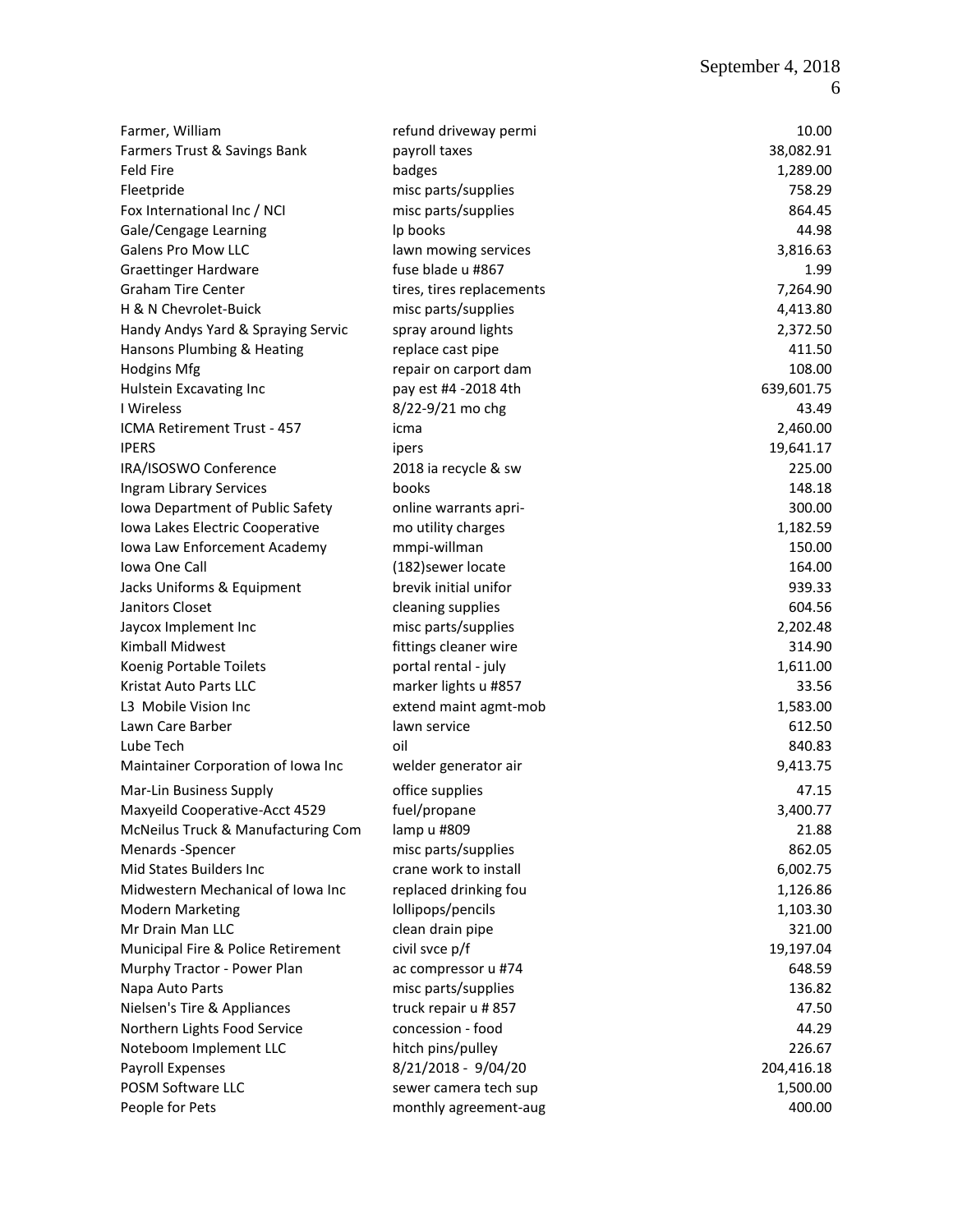| Peterbilt of Sioux City Truck Sale    |              | blower motor parts u                 | 130.57     |
|---------------------------------------|--------------|--------------------------------------|------------|
| Petty Cash - Library                  |              | postage                              | 21.07      |
| Petty Cash-Spencer Municipal Golf     |              | replenush golf checkb                | 2,703.76   |
| Pixler Electric                       |              | sprayer parts, a/c leach park        | 1,843.70   |
| Productivity Plus Account/Spencer     |              | bucket tod & pin lock                | 15.85      |
| Rain or Shine Golf, LLC               |              | golf simulator                       | 6,450.00   |
| Spencer muni Library Trust            |              | summer reading progra                | 1,500.00   |
| Schoeneman Bros Company               |              | misc supplies                        | 54.72      |
| <b>Sears Plumbing</b>                 |              | pump parts                           | 169.60     |
| Secretary of State                    |              | notary jamie hefner                  | 30.00      |
| <b>Share Corporation</b>              |              | cleaning supplies                    | 426.85     |
| Southside Monuments                   |              | black granite tiles                  | 379.00     |
| Spencer Auto Parts                    |              | misc parts/supplies                  | 1,838.52   |
| <b>Spencer Avionics</b>               |              | cable repair u #33                   | 779.37     |
| <b>Spencer Community Schools</b>      |              | mo lost share - sept                 | 38,181.50  |
| Spencer Daily Reporter                |              | 1 yr sub renew-expire                | 99.00      |
| Spencer Employess Association.        |              | sea dues                             | 135.00     |
| Spencer Municipal Hospital            |              | drug testing-nieman                  | 37.10      |
| <b>Spencer Municipal Utilities</b>    |              | 9/1-9/30 mo chg                      | 2,526.72   |
| <b>Spencer Office Supplies</b>        |              | office supplies                      | 338.87     |
| Sullivan Concrete                     |              | assmt sidewalks/curb repair          | 5,550.00   |
| The Des Moines Register               |              | sept 2018 svce                       | 20.00      |
| The Retrofit Companies Inc            |              | tv/electronics/bulb/ballast disposal | 5,385.70   |
| The Water Connection                  |              | water                                | 77.00      |
| Tims Aquatic Service LLC              |              | parts                                | 220.44     |
| Titan Machinery/Productivity Plus     |              | ignition switch/cable                | 73.40      |
| <b>Toyer Strategic Consulting LLC</b> |              | progress payment per                 | 5,647.28   |
|                                       |              |                                      |            |
| Treasurer, State of Iowa              |              | state withholding                    | 8,144.00   |
| US Cellular                           |              | mo charges                           | 789.88     |
| VISA (Admin)                          |              | misc credit card charges             | 2,247.44   |
| VISA (Fire)                           |              | misc credit card charges             | 703.76     |
| VISA (Library)                        |              | misc credit card charges             | 2,693.30   |
| VISA (Police)                         |              | misc credit card charges             | 3,115.20   |
| <b>Vandeberg Scales</b>               |              | PDOX annual softwre p                | 1,213.00   |
| Vander Haags Inc                      |              | misc parts/supplies                  | 1,580.21   |
| Veolia Water North America            |              | mgmt fee - september                 | 69,155.74  |
| Verizon Wireless                      |              | cameras                              | 120.03     |
| Vernon Library Supplies Inc           |              | circulation labels                   | 41.24      |
| West Fork Ag LLC                      |              | hauled leachate - 37                 | 7,175.00   |
| Wilkens Industries Inc                |              | parts u #823                         | 71.81      |
| Young Professionl of Iowa             |              | sponsorship                          | 500.00     |
| Zimco Supply                          |              | copper sulfate                       | 115.00     |
|                                       |              | =========== FUND TOTALS ======       |            |
|                                       | $\mathbf{1}$ | <b>GENERAL FUND</b>                  | 273,487.19 |
|                                       | 49           | <b>DRUG EDUCATION</b>                | 816.31     |
|                                       | 52           | <b>FIRE RESERVE</b>                  | 4,333.14   |
|                                       | 55           | SIDEWALK RESERVE                     | 734.50     |
|                                       | 61           | ECONOMIC DEVELOPMENT                 | 6,203.27   |
|                                       | 63           | RENAISSANCE INITIATIVE               | 3,500.00   |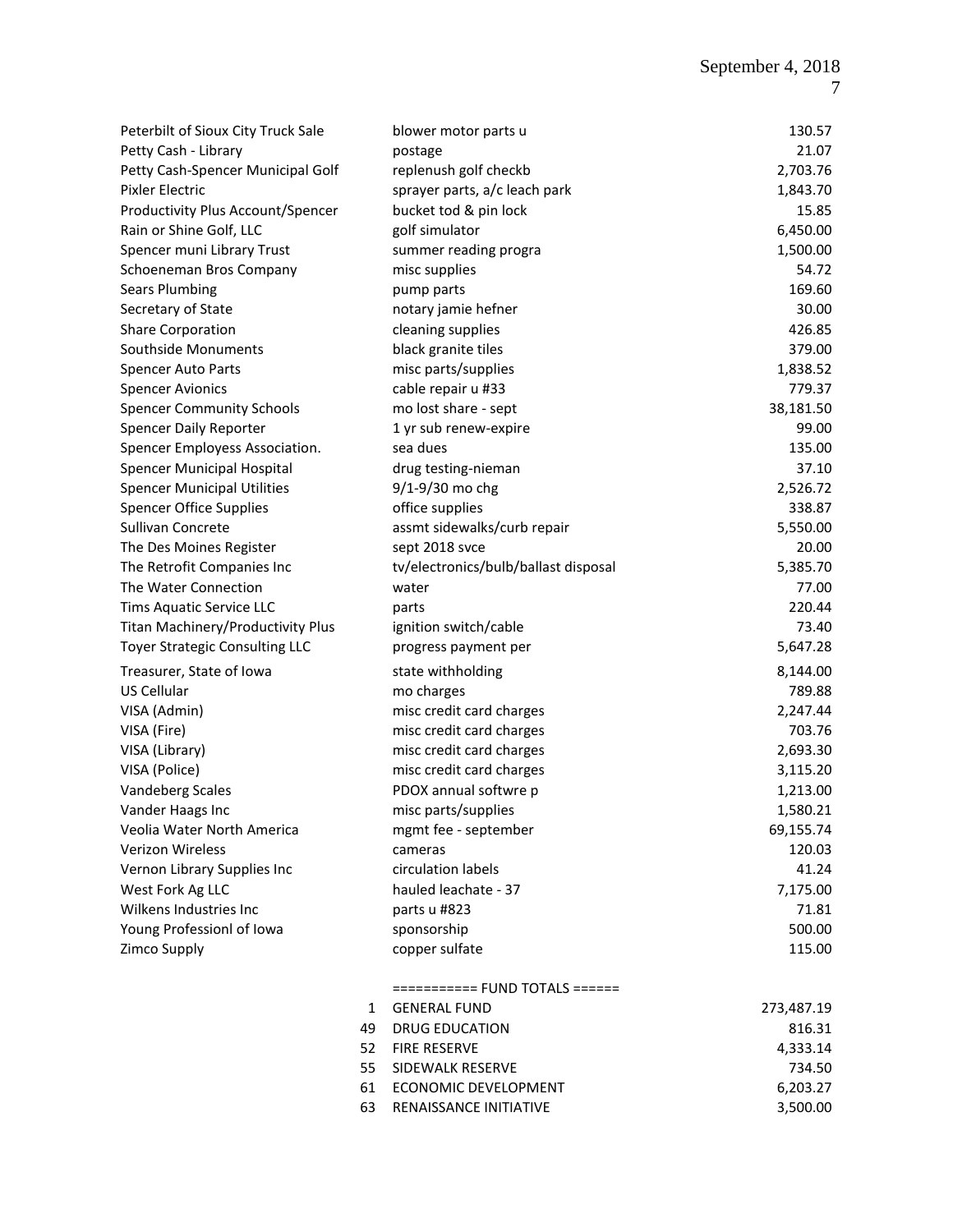| 66  | PUBLIC WORKS EQUIPMENT           | 9,413.75   |
|-----|----------------------------------|------------|
| 85  | HOTEL/MOTEL TAX                  | 3,833.33   |
| 112 | <b>FICA/IPERS</b>                | 16,407.93  |
| 115 | <b>GROUP INSURANCE</b>           | 116,233.15 |
| 117 | <b>CIVIL SERVICE</b>             | 1,199.00   |
| 118 | <b>POLICE PENSION</b>            | 10,983.30  |
| 120 | <b>FIRE PENSION</b>              | 3,119.09   |
| 124 | <b>LOCAL OPTION SALES TAX</b>    | 53,454.10  |
| 200 | <b>DEBT SERVICE</b>              | 9,500.00   |
| 300 | <b>CAPITAL IMPROVEMENT</b>       | 646,592.25 |
| 615 | <b>WTP RESERVE</b>               | 6,002.75   |
| 620 | <b>SANITARY SEWER</b>            | 76,185.96  |
| 660 | <b>AIRPORT ENTERPRISE</b>        | 2,616.61   |
| 670 | <b>SOLID WASTE</b>               | 37,816.65  |
| 673 | LANDFILL                         | 46,110.23  |
| 682 | ENVIRONMENTAL MANAGEMENT         | 5,075.33   |
| 690 | <b>REGIONAL COLLECTION CENTE</b> | 6,888.68   |
| 745 | <b>GOLF COURSE</b>               | 18,329.46  |
| 746 | <b>GOLF COURSE RESERVE</b>       | 6,450.00   |
| 949 | <b>CENTRAL GRAGE</b>             | 1,486.29   |

GRAND TOTAL: 1,366,772.27

August 2018 Receipts

#### Month to Date Revenue

| 001-GENERAL FUND          | 282,800.85 |
|---------------------------|------------|
| 020-PROPERTY INSURANCE    | 282.41     |
| 040-CEMETERY RESERVE      | 1,686.00   |
| 041-RIVERSIDE COLUMARIUM  | 14.30      |
| 045-LIBRARY RESERVE       | 2,178.37   |
| 047-COMMUNICATION CENTER  | 884.63     |
| 049-DRUG EDUCATION        | 5,075.79   |
| 050-POLICE RESERVE        | 5,216.98   |
| 052-FIRE RESERVE          | 8,811.73   |
| 053-CAPITAL IMPROVEMENT R | 167,957.80 |
| 054-STR IMP RESERVE       | 29,967.31  |
| 056-PARK RESERVE          | 9,856.92   |
| 060-SRTS RESERVE          | 2,852.69   |
| 061-ECONOMIC DEVELOPMENT  | 881.61     |
| 062-SHINE LOAN            | 4,186.98   |
| 063-RENAISSANCE INITIATIV | 30.25      |
| 064-CABLE TV              | 87.47      |
| 065-BRIDGE RESERVE        | 57.19      |
| 066-PUBLIC WORKS EQUIPMEN | 13,211.14  |
| 068-CITY HALL RESERVE     | 2,604.64   |
| 070-STORM WATER DIST #1   | 1.803.70   |
| 080-STORM SEWER RESERVE   | 1,150.16   |
| 085-HOTEL/MOTEL TAX       | 83,553.29  |
| 087-SPENCER CARES         | 103.45     |
| 089-EMERGENCY FUND        | 420.51     |
|                           |            |